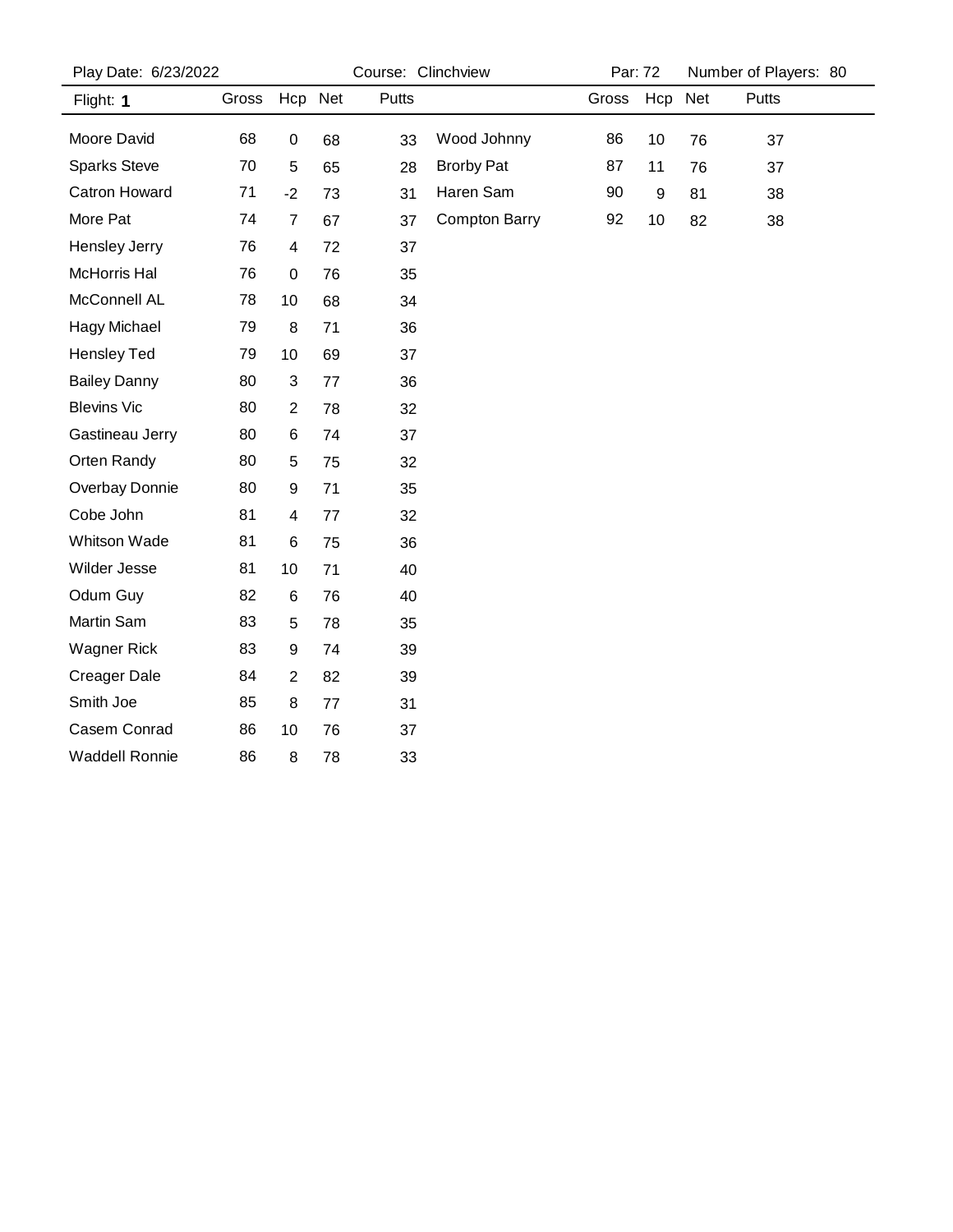| Play Date: 6/23/2022   |       |         | Course: Clinchview |       |                |       | Par: 72 |     | Number of Players: 80 |  |  |
|------------------------|-------|---------|--------------------|-------|----------------|-------|---------|-----|-----------------------|--|--|
| Flight: 2              | Gross | Hcp Net |                    | Putts |                | Gross | Hcp     | Net | Putts                 |  |  |
| Shortridge Danny       | 77    | 12      | 65                 | 34    | Crumley Lynn   | 95    | 12      | 83  | 39                    |  |  |
| <b>Miller David</b>    | 78    | 12      | 66                 | 35    | Poe Chuck      | 99    | 18      | 81  | 36                    |  |  |
| <b>Buehrig Britton</b> | 82    | 15      | 67                 | 33    | Kishbaugh Bill | 103   | 15      | 88  | 44                    |  |  |
| <b>Garnett Charlie</b> | 84    | 13      | 71                 | 38    |                |       |         |     |                       |  |  |
| Huber Ja Dee           | 84    | 15      | 69                 | 31    |                |       |         |     |                       |  |  |
| Clark Mack             | 85    | 16      | 69                 | 33    |                |       |         |     |                       |  |  |
| Drapou Hank            | 85    | 14      | 71                 | 36    |                |       |         |     |                       |  |  |
| <b>Bancroft Bob</b>    | 86    | 18      | 68                 | 36    |                |       |         |     |                       |  |  |
| Gould Dan              | 86    | 17      | 69                 | 38    |                |       |         |     |                       |  |  |
| Marsh Kent             | 86    | 13      | 73                 | 36    |                |       |         |     |                       |  |  |
| <b>McCurry Gary</b>    | 86    | 17      | 69                 | 36    |                |       |         |     |                       |  |  |
| <b>Presnell Ray</b>    | 86    | 12      | 74                 | 36    |                |       |         |     |                       |  |  |
| Snodgrass Herbert      | 86    | 16      | 70                 | 36    |                |       |         |     |                       |  |  |
| Stinson Doug           | 86    | 14      | 72                 | 34    |                |       |         |     |                       |  |  |
| White Steve            | 86    | 15      | 71                 | 35    |                |       |         |     |                       |  |  |
| Quaco Kim              | 88    | 13      | 75                 | 42    |                |       |         |     |                       |  |  |
| <b>Bradshaw Carl</b>   | 89    | 18      | 71                 | 40    |                |       |         |     |                       |  |  |
| <b>Bell Larry</b>      | 90    | 16      | 74                 | 34    |                |       |         |     |                       |  |  |
| McGee Wayne            | 90    | 15      | 75                 | 37    |                |       |         |     |                       |  |  |
| Larson Gary            | 91    | 18      | 73                 | 40    |                |       |         |     |                       |  |  |
| Martha Mike            | 91    | 17      | 74                 | 37    |                |       |         |     |                       |  |  |
| <b>Bishop Glenn</b>    | 92    | 16      | 76                 | 35    |                |       |         |     |                       |  |  |
| Andrews Clifford       | 93    | 13      | 80                 | 43    |                |       |         |     |                       |  |  |
| Rader Mike             | 94    | 18      | 76                 | 46    |                |       |         |     |                       |  |  |